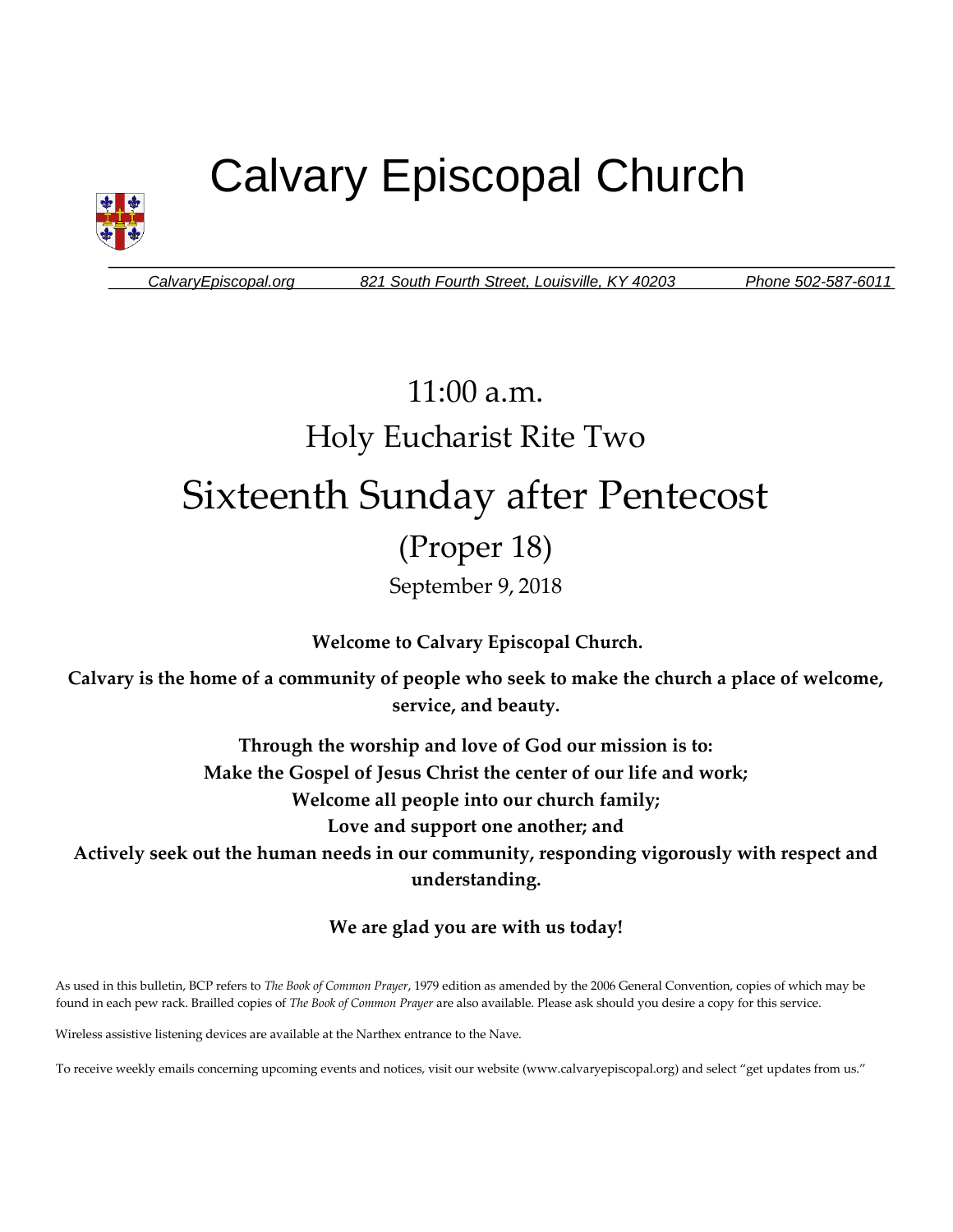### **Greeting**



*The Celebrant says BCP 355*

| Celebrant | Blessed be God: Father, Son and Holy Spirit.  |
|-----------|-----------------------------------------------|
| People    | And blessed be his kingdom, now and for ever. |
| All       | Amen.                                         |

### *The Celebrant continues*

Almighty God, to you all hearts are open, all desires known, and from you no secrets are hid: Cleanse the thoughts of our hearts by the inspiration of your Holy Spirit, that we may perfectly love you, and worthily magnify your holy Name; through Christ our Lord. *Amen.*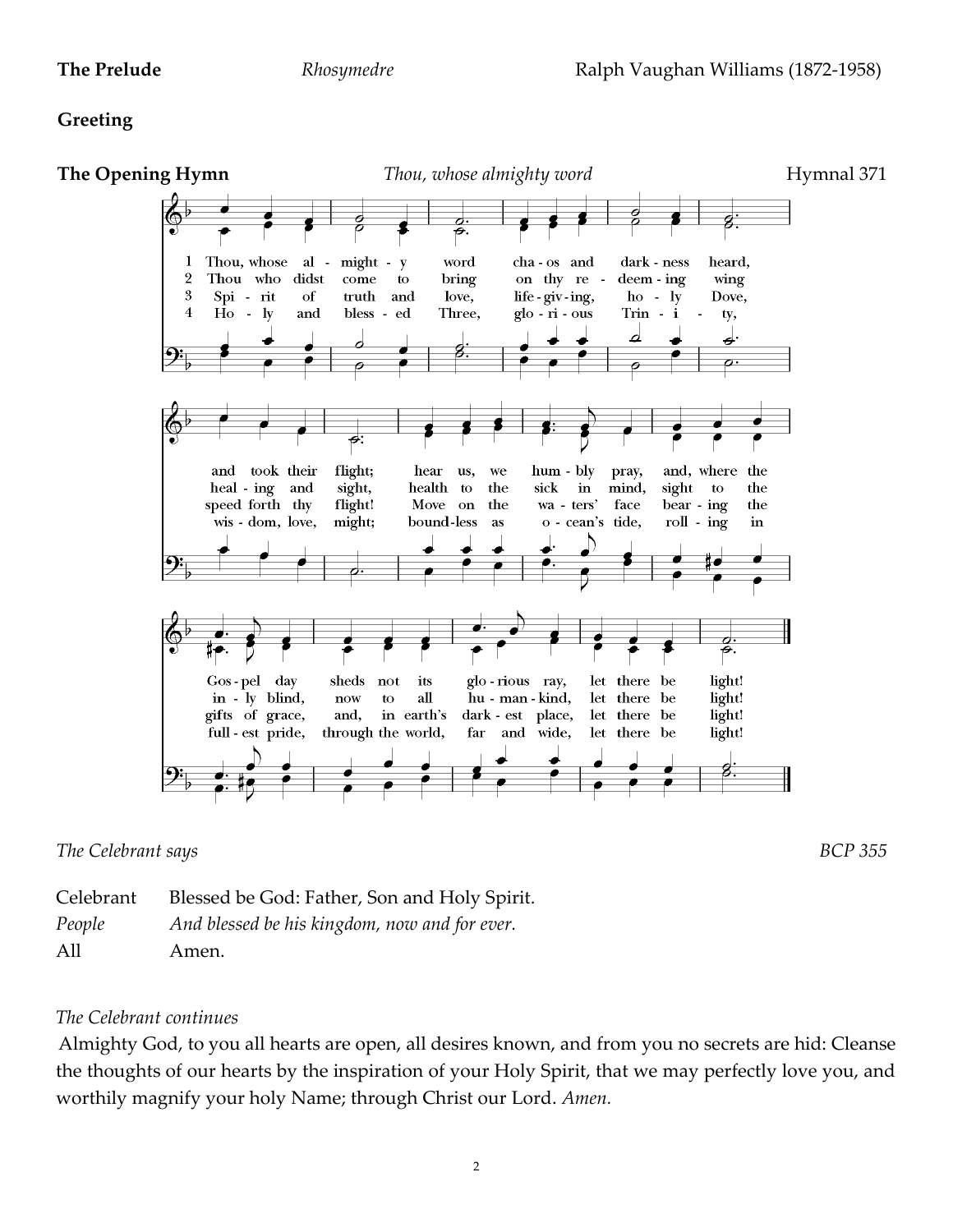**Gloria in excelsis** S278



#### **The Collect of the Day** *BCP 232*

*The Celebrant says to the people*  The Lord be with you. *People And also with you. Celebrant* Let us pray.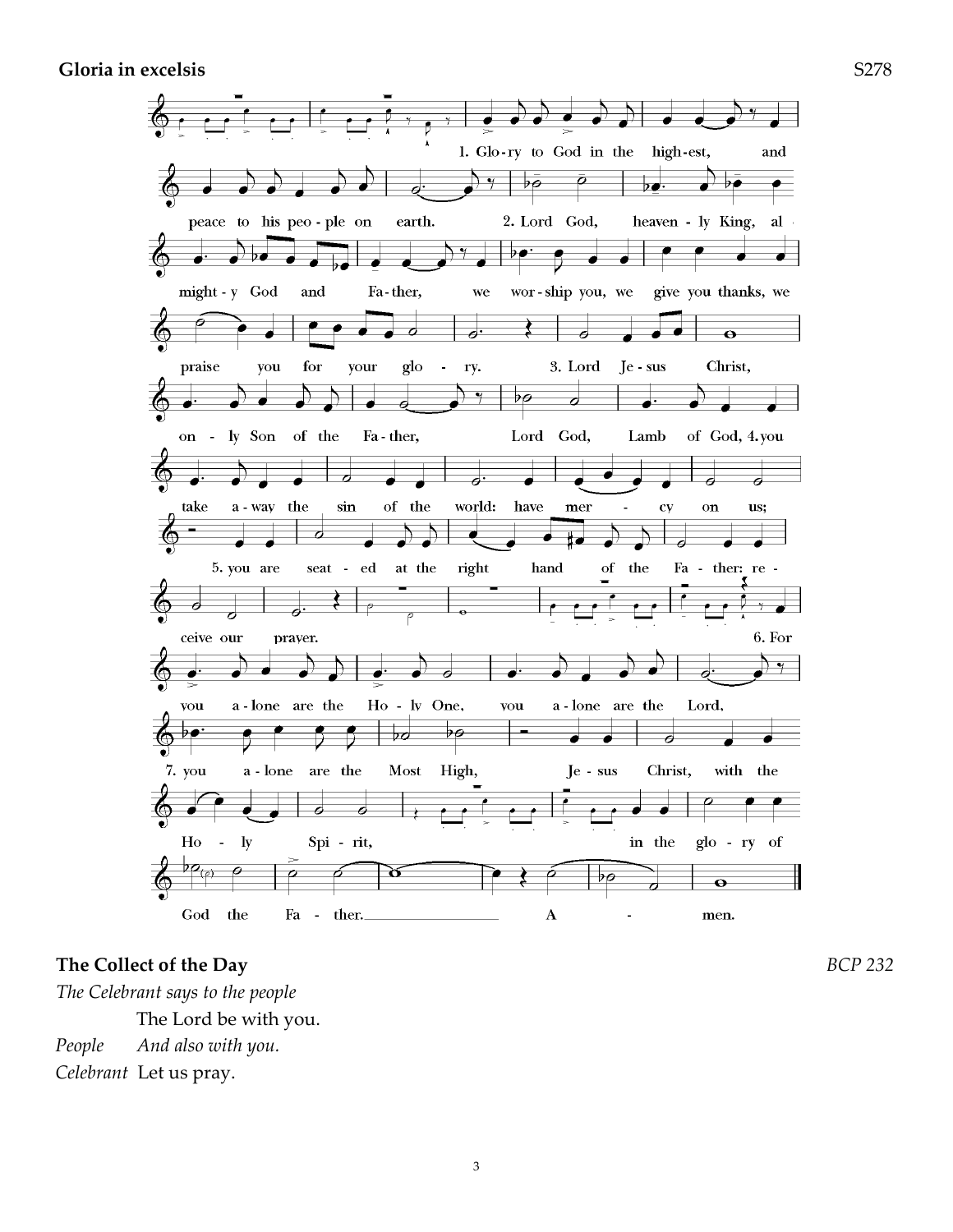4

### *The Celebrant says the Collect.*

Grant us, O Lord, to trust in you with all our hearts; for, as you always resist the proud who confide in their own strength, so you never forsake those who make their boast of your mercy; through Jesus Christ our Lord, who lives and reigns with you and the Holy Spirit, one God, now and for ever. *Amen.*

*Please be seated.* 

### **The First Lesson** Isaiah 35:4-7a

A reading from the Book of Isaiah.

Say to those who are of a fearful heart, 'Be strong, do not fear! Here is your God. He will come with vengeance, with terrible recompense. He will come and save you.' Then the eyes of the blind shall be opened, and the ears of the deaf unstopped; then the lame shall leap like a deer, and the tongue of the speechless sing for joy. For waters shall break forth in the wilderness, and streams in the desert; the burning sand shall become a pool, and the thirsty ground springs of water.

*Reader* The Word of the Lord. *People* Thanks be to God.

#### **Psalm 146** *Lauda, anima mea BCP 803*

*Please remain seated as the choir sings the Psalm.*

1 Hallelujah! Praise the LORD, O my soul! \* I will praise the LORD as long as I live; I will sing praises to my God while I have my being. 2 Put not your trust in rulers, nor in any child of earth, \* for there is no help in them. 3 When they breathe their last, they return to earth, \* and in that day their thoughts perish. 4 Happy are they who have the God of Jacob for their help! \* whose hope is in the LORD their God; 5 Who made heaven and earth, the seas, and all that is in them; \* who keeps his promise for ever; 6 Who gives justice to those who are oppressed, \* and food to those who hunger. 7 The LORD sets the prisoners free; the LORD opens the eyes of the blind; \* the LORD lifts up those who are bowed down; 8 The LORD loves the righteous; the LORD cares for the stranger; \*

he sustains the orphan and widow, but frustrates the way of the wicked.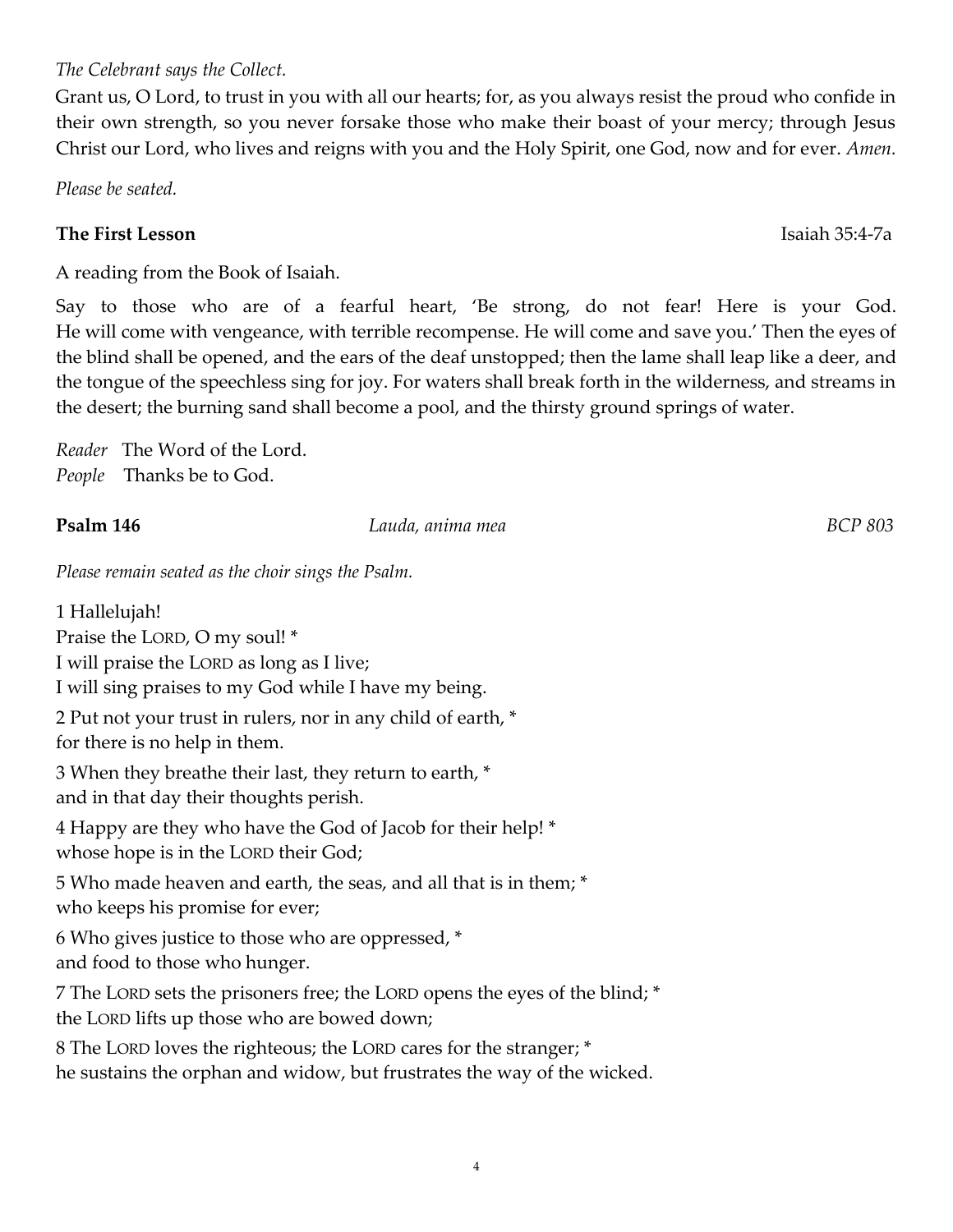9 The LORD shall reign for ever, \* your God, O Zion, throughout all generations. Hallelujah!

**The Epistle** James 2:1-10, 14-17

A reading from the Letter of James.

My brothers and sisters, do you with your acts of favoritism really believe in our glorious Lord Jesus Christ? For if a person with gold rings and in fine clothes comes into your assembly, and if a poor person in dirty clothes also comes in, and if you take notice of the one wearing the fine clothes and say, "Have a seat here, please," while to the one who is poor you say, "Stand there," or, "Sit at my feet," have you not made distinctions among yourselves, and become judges with evil thoughts? Listen, my beloved brothers and sisters. Has not God chosen the poor in the world to be rich in faith and to be heirs of the kingdom that he has promised to those who love him? But you have dishonored the poor. Is it not the rich who oppress you? Is it not they who drag you into court? Is it not they who blaspheme the excellent name that was invoked over you? You do well if you really fulfill the royal law according to the scripture, "You shall love your neighbor as yourself." But if you show partiality, you commit sin and are convicted by the law as transgressors. For whoever keeps the whole law but fails in one point has become accountable for all of it. What good is it, my brothers and sisters, if you say you have faith but do not have works? Can faith save you? If a brother or sister is naked and lacks daily food, and one of you says to them, "Go in peace; keep warm and eat your fill," and yet you do not supply their bodily needs, what is the good of that? So faith by itself, if it has no works, is dead.

*Reader* The Word of the Lord. *People* Thanks be to God.

**The Sequence Hymn** *From thee all skill and science flow*Hymnal 566

*Please stand.* 

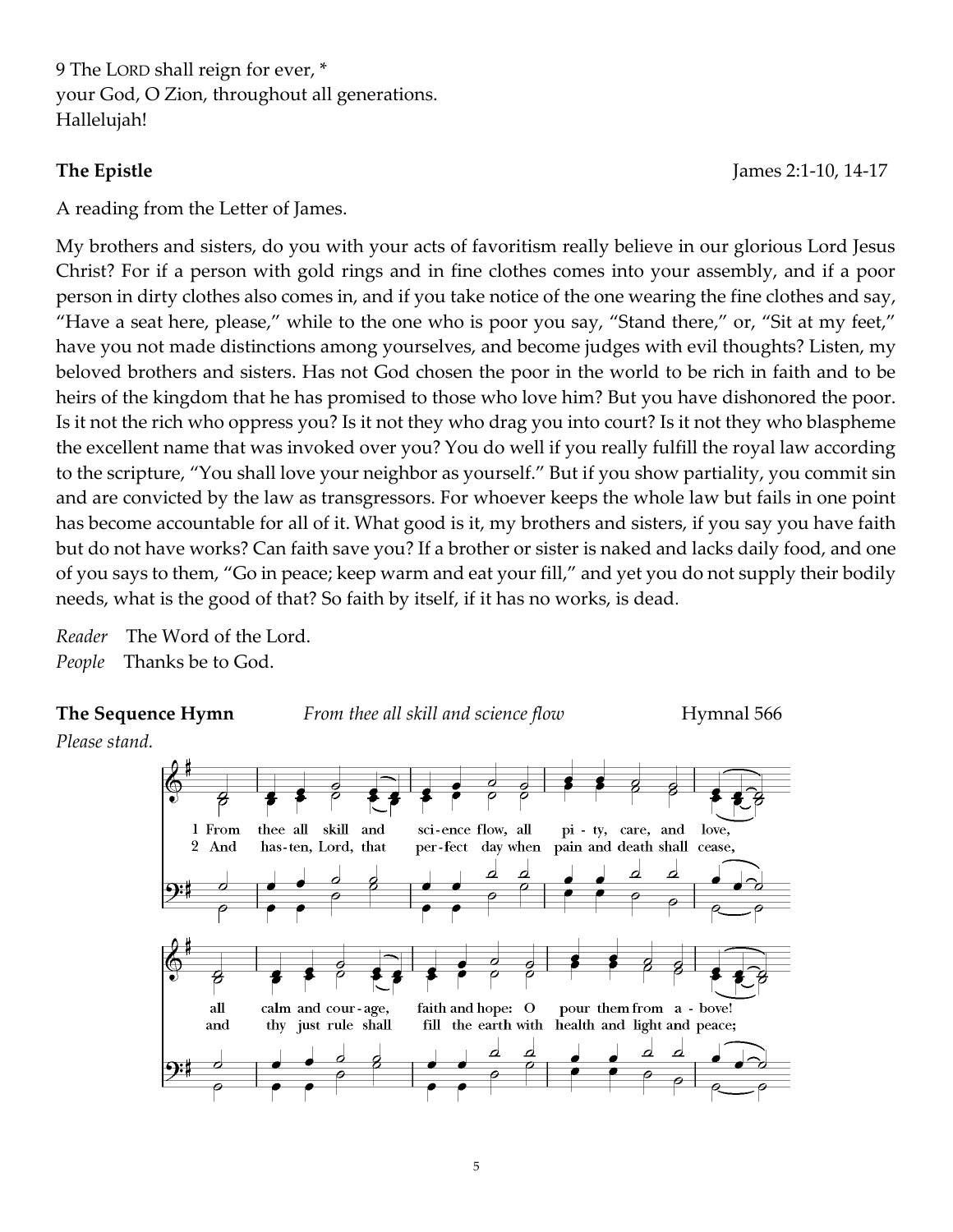

#### **Gospel Alleluia**

*The choir alone sings the first Alleluia, then the people join in.* 





#### **The Holy Gospel 224-37**

| Celebrant | The Holy Gospel of our Lord Jesus Christ according to Mark. |
|-----------|-------------------------------------------------------------|
| People:   | Glory to you, Lord Christ.                                  |

Jesus set out and went away to the region of Tyre. He entered a house and did not want anyone to know he was there. Yet he could not escape notice, but a woman whose little daughter had an unclean spirit immediately heard about him, and she came and bowed down at his feet. Now the woman was a Gentile, of Syrophoenician origin. She begged him to cast the demon out of her daughter. He said to her, "Let the children be fed first, for it is not fair to take the children's food and throw it to the dogs." But she answered him, "Sir, even the dogs under the table eat the children's crumbs." Then he said to her, "For saying that, you may go—the demon has left your daughter." So she went home, found the child lying on the bed, and the demon gone. Then he returned from the region of Tyre, and went by way of Sidon towards the Sea of Galilee, in the region of the Decapolis. They brought to him a deaf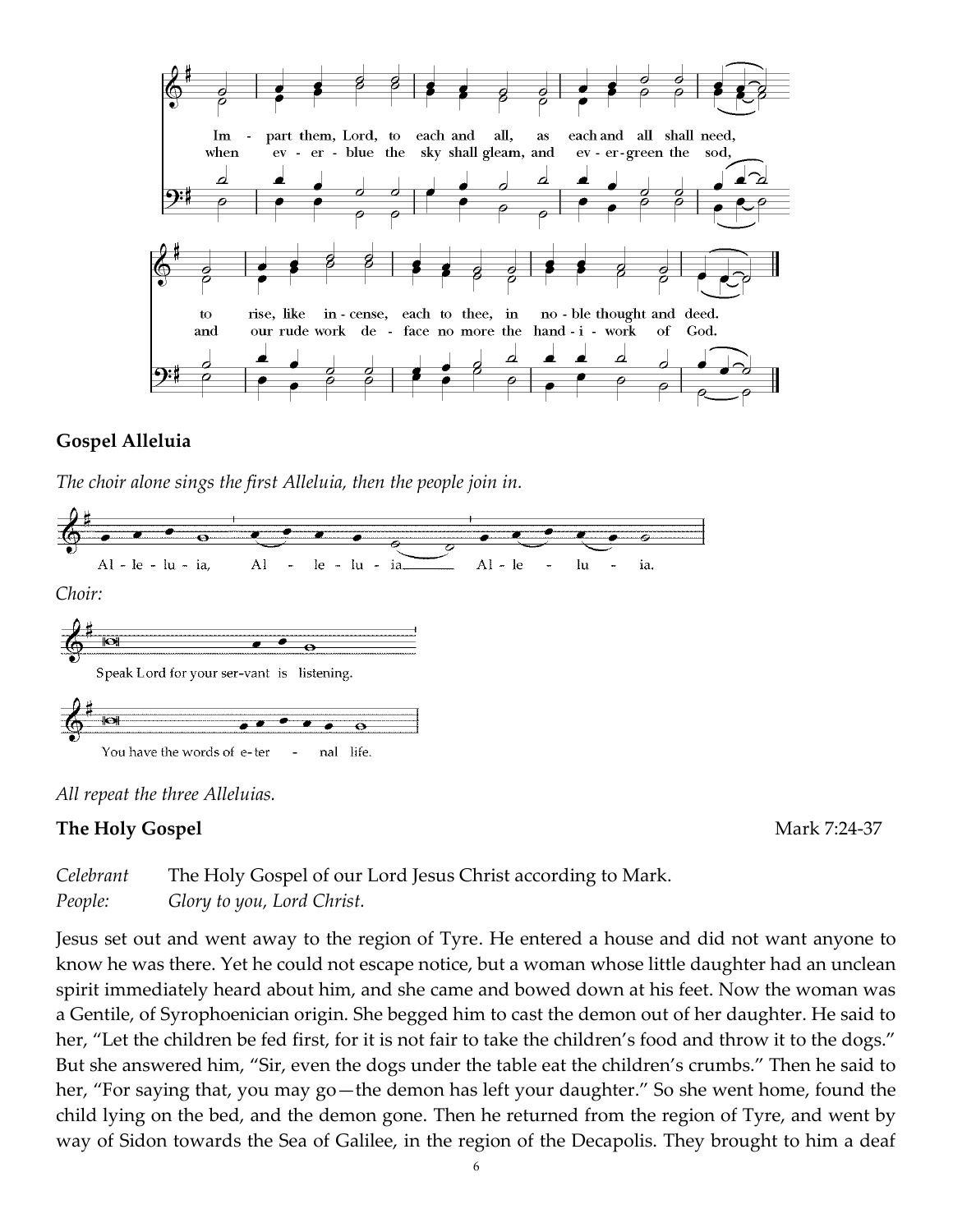man who had an impediment in his speech; and they begged him to lay his hand on him. He took him aside in private, away from the crowd, and put his fingers into his ears, and he spat and touched his tongue. Then looking up to heaven, he sighed and said to him, "Ephphatha," that is, "Be opened." And immediately his ears were opened, his tongue was released, and he spoke plainly. Then Jesus ordered them to tell no one; but the more he ordered them, the more zealously they proclaimed it. They were astounded beyond measure, saying, "He has done everything well; he even makes the deaf to hear and the mute to speak."

| Celebrant | The Gospel of the Lord.     |
|-----------|-----------------------------|
| People    | Praise to you, Lord Christ. |

*Please be seated.* 

*All stand.* 

#### **The Nicene Creed** *BCP 358*

*Celebrant and people.* 

We believe in one God, the Father, the Almighty, maker of heaven and earth, of all that is, seen and unseen.

We believe in one Lord, Jesus Christ, the only Son of God, eternally begotten of the Father, God from God, Light from Light, true God from true God, begotten, not made, of one Being with the Father. Through him all things were made. For us and for our salvation he came down from heaven: by the power of the Holy Spirit he became incarnate from the Virgin Mary, and was made man. For our sake he was crucified under Pontius Pilate; he suffered death and was buried. On the third day he rose again in accordance with the Scriptures; he ascended into heaven and is seated at the right hand of the Father. He will come again in glory to judge the living and the dead, and his kingdom will have no end.

**The Sermon The Rev. John G. Allen, Jr.**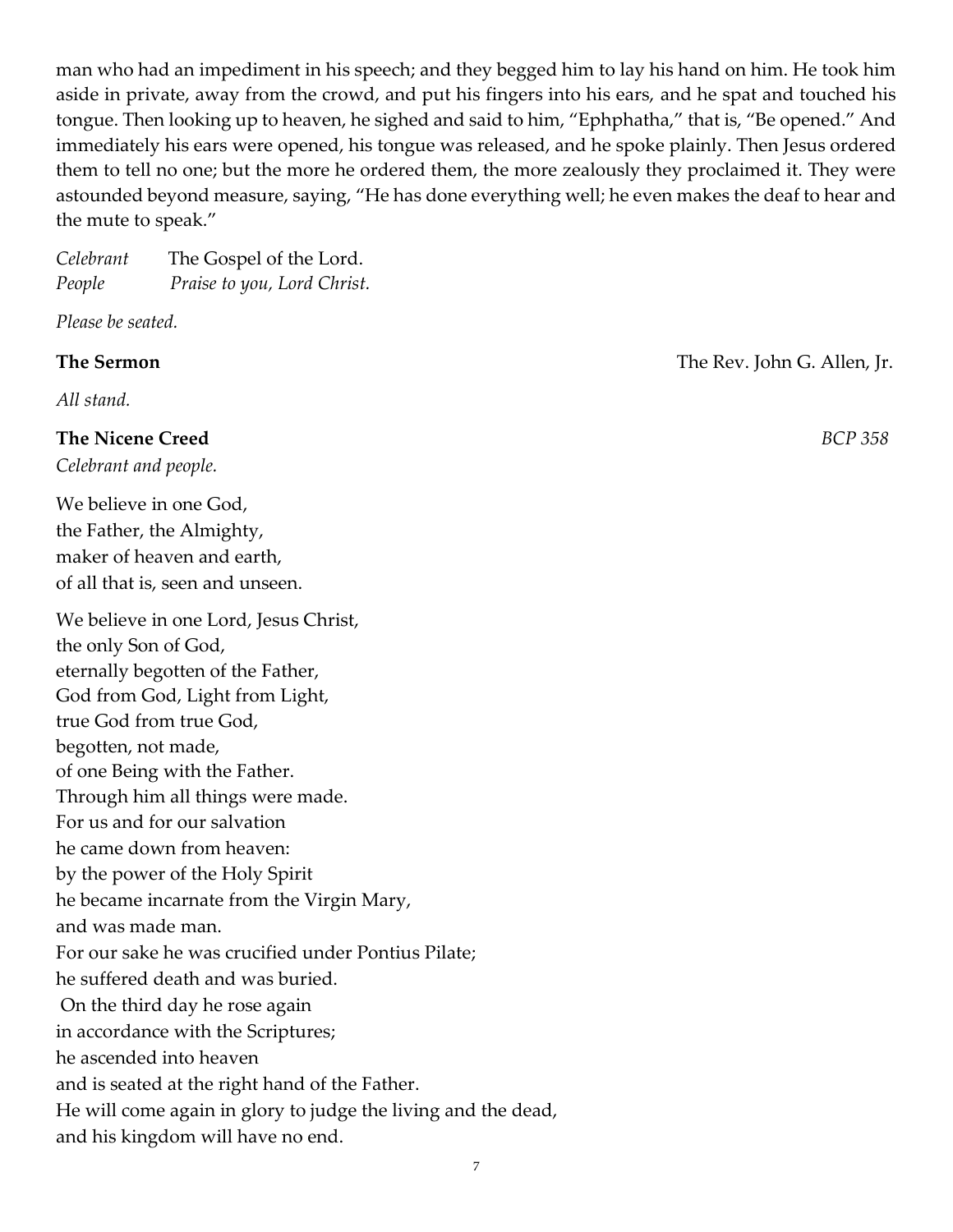We believe in the Holy Spirit, the Lord, the giver of life, who proceeds from the Father and the Son. With the Father and the Son he is worshiped and glorified. He has spoken through the Prophets. We believe in one holy catholic and apostolic Church.

We acknowledge one baptism for the forgiveness of sins. We look for the resurrection of the dead, and the life of the world to come. Amen.

### **The Prayers of the People** *Form III, BCP 387*

*Please kneel as able.* 

*The Intercessor says:* 

Father, we pray for the Episcopal Church of South Sudan, and for St. Matthew's Church, Louisville. *That we all may be one.* 

Grant that our staff, our vestry, and every member of the Church may truly and humbly serve you; *That your Name may be glorified by all people.* 

We pray for the Calvary Rector search process and for the search committee. Open our eyes to perceive what is gracious and grant us the courage to pursue your mission.

*Look graciously on your Church, and so guide the minds of those who shall choose a rector for this parish, that we may receive a faithful pastor, who will care for your people and equip us for our ministries*.

We pray for Justin, Archbishop of Canterbury; Michael, our Presiding Bishop; Terry, our Bishop; John, our Priest; and for all bishops, priests, and deacons; *That they may be faithful ministers of your Word and Sacraments.*

We pray for Donald, our President; Matthew and Eric, our Governors; Greg, our Mayor; and for all who govern and hold authority in the nations of the world;

*That there may be justice and peace on the earth.*

We commend to your gracious care and keeping the men and women of our armed forces at home and abroad;

*Defend them day by day with your heavenly grace; and grant them a sense of your abiding presence wherever they may be.*

Give us grace to do your will in all that we undertake; *That our works may find favor in your sight.*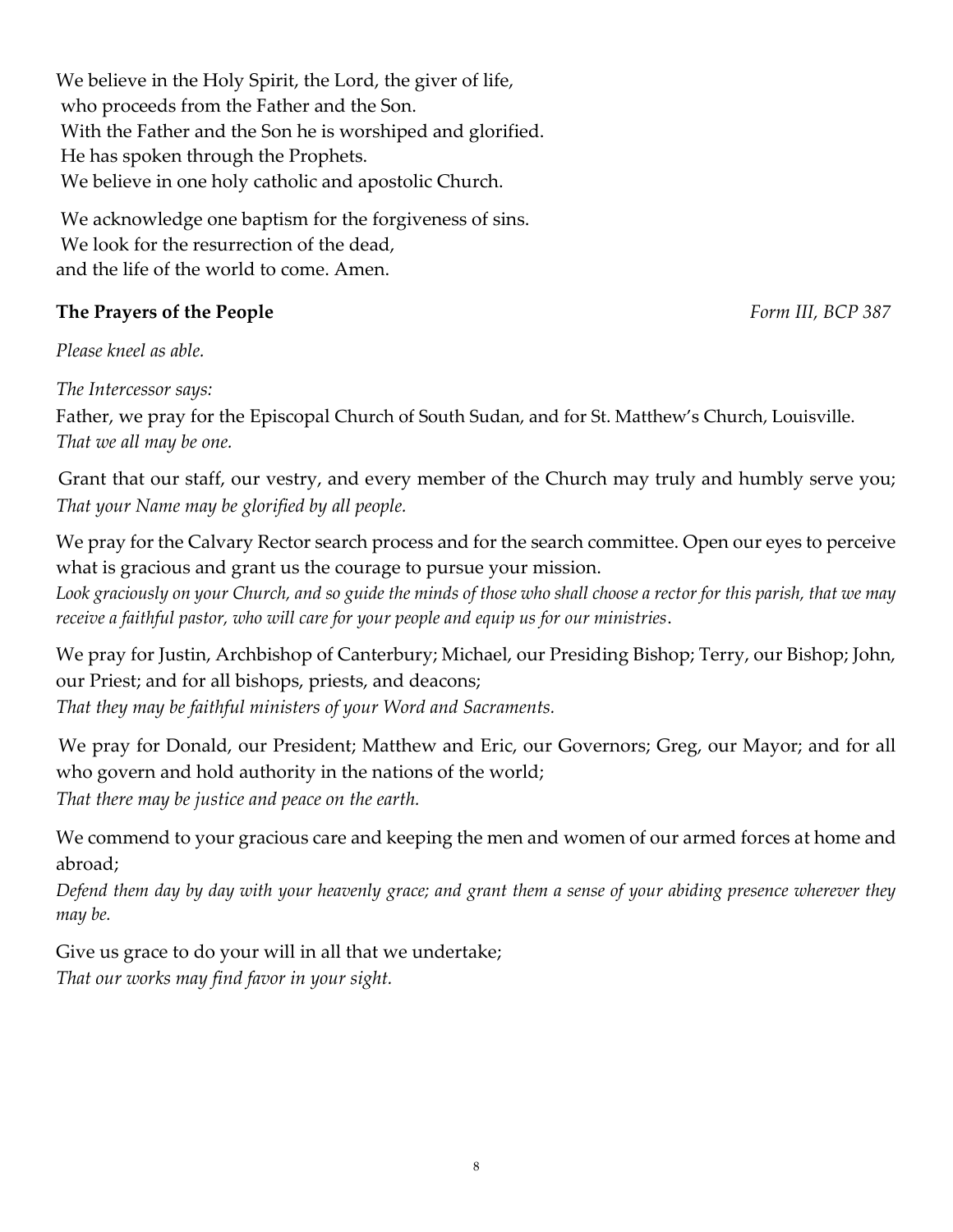Have compassion on all Christians who suffer persecution; our guests of the food and clothing ministry; those affected by war, disaster, and tragedy throughout the world; and on Spencer, Marion, Harold, Shirley, Joan, Ben, Marsha, Charlie, Sandra, Anna, Sandy, Ted, Suzannah, Debbie, Joan, Larry, the Lopez Family, Steve, Cassandra, Chris, Wayne, Patti, Bea and all those who suffer from any grief or trouble;

*That they may be delivered from their distress.*

Give to Mary Thomas Camp Luckett, Thomas Dade Luckett II, and to all the departed eternal rest; *Let light perpetual shine upon them.*

We praise you for the Søren Kirkegaard, and for all your saints who have entered into joy; *May we also come to share in your heavenly kingdom.*

Let us pray for our own needs and those of others. *Silence is kept. The people may add their own petitions, silently or aloud.* 

### **The Collect at the Prayers** *BCP 258*

*The Celebrant says a concluding collect.*

Almighty God, Lord of heaven and earth: We humbly pray that your gracious providence may give and preserve to our use the harvests of the land and of the seas, and may prosper all who labor to gather them, that we, who are constantly receiving good things from your hand, may always give you thanks; through Jesus Christ our Lord, who lives and reigns with you and the Holy Spirit, one God, for ever and ever.

*Amen*.

### **The Confession of Sin** *BCP 360*

*The Celebrant says*  Let us confess our sins against God and our neighbor.

*Silence.* 

*Celebrant and People* 

Most merciful God,

we confess that we have sinned against you in thought, word, and deed,

by what we have done,

and by what we have left undone.

We have not loved you with our whole heart; we have not loved our neighbors as ourselves. We are truly sorry and we humbly repent.

For the sake of your Son Jesus Christ, have mercy on us and forgive us; that we may delight in your will, and walk in your ways, to the glory of your Name. Amen.

### *The Celebrant then says*

Almighty God have mercy on you, forgive you all your sins through our Lord Jesus Christ, strengthen you in all goodness, and by the power of the Holy Spirit keep you in eternal life. A*men*.

9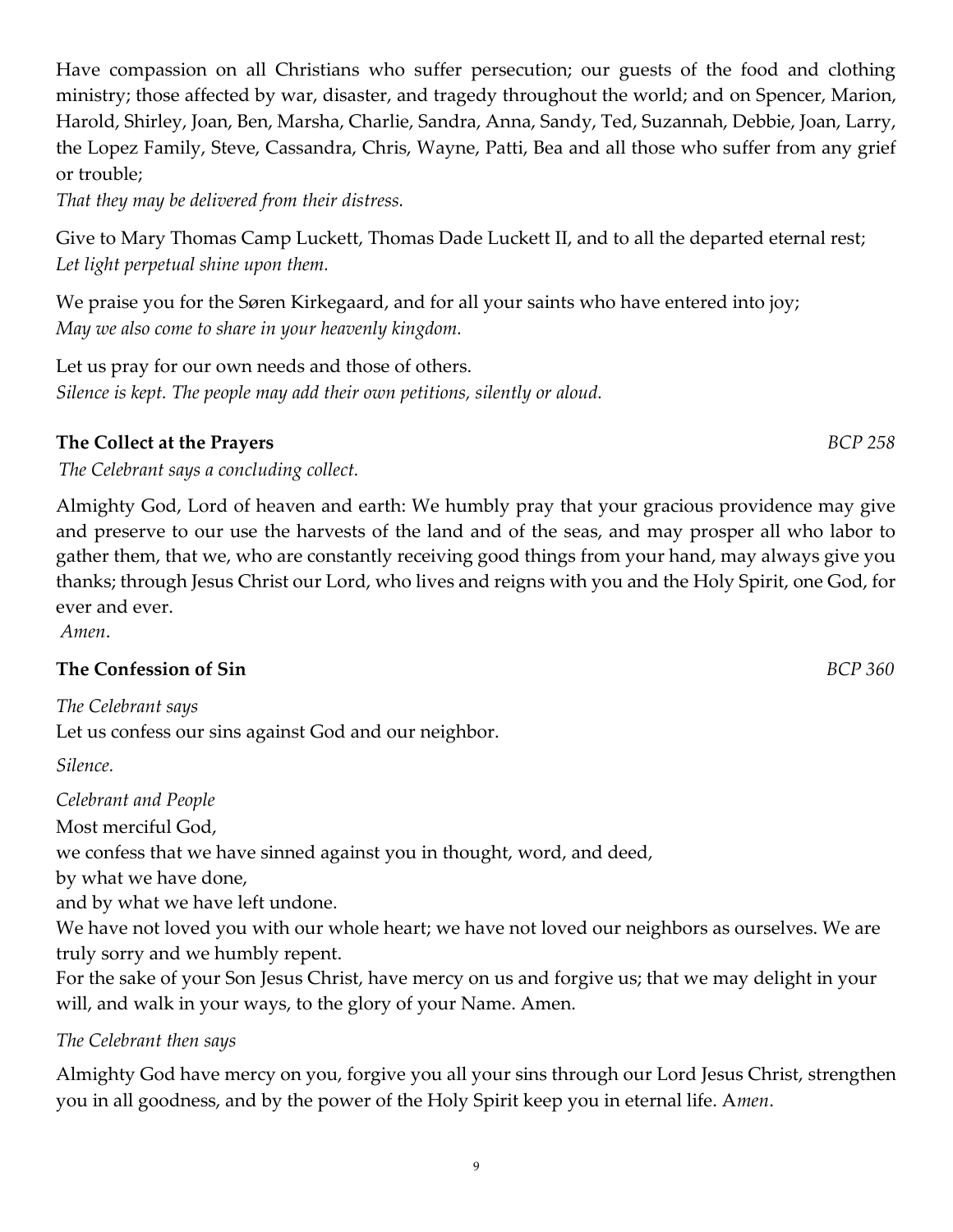### **The Peace**

*All stand.* 

*Celebrant* The peace of the Lord be always with you. *People* And also with you. *Then the Ministers and the People may greet one another in the name of the Lord.* 

### **Birthdays, graduations, other recognitions**

*Those with birthdays, those graduating from high school or university, and those with other achievements are asked to come forward to be recognized.* 

*The Celebrant then says*

Let us pray.

*Celebrant and congregation together* 

O God, our times are in your hand: Look with favor, we pray, on your servant(*s*) as *they* begin another year. Grant that *they* may grow in wisdom and grace, and strengthen *their* trust in your goodness all the days of *their* life; through Jesus Christ our Lord. *Amen*.

### **The Offertory**

*The celebrant says* 

Welcome one another, therefore, just as Christ has welcomed you, for the glory of God. *Romans 15:7* 

**Offertory Music:** *He shall feed his flock* (*Messiah*) G. F. Handel (1685-1759) Mary Redden, soprano; Audrey Dawson, alto; Judy Wilson, violin

Then shall the eyes of the blind be opened, and the ears of the deaf unstopped. Then shall the lame man leap as an hart, and the tongue of the dumb shall sing.

He shall feed His flock like a shepherd; and He shall gather the lambs with His arm, and carry them in His bosom, and gently lead those that are with young.

Come unto Him, all ye that labour, come unto Him that are heavy laden, and He will give you rest.

Take his yoke upon you, and learn of Him, for He is meek and lowly of heart, and ye shall find rest unto your souls.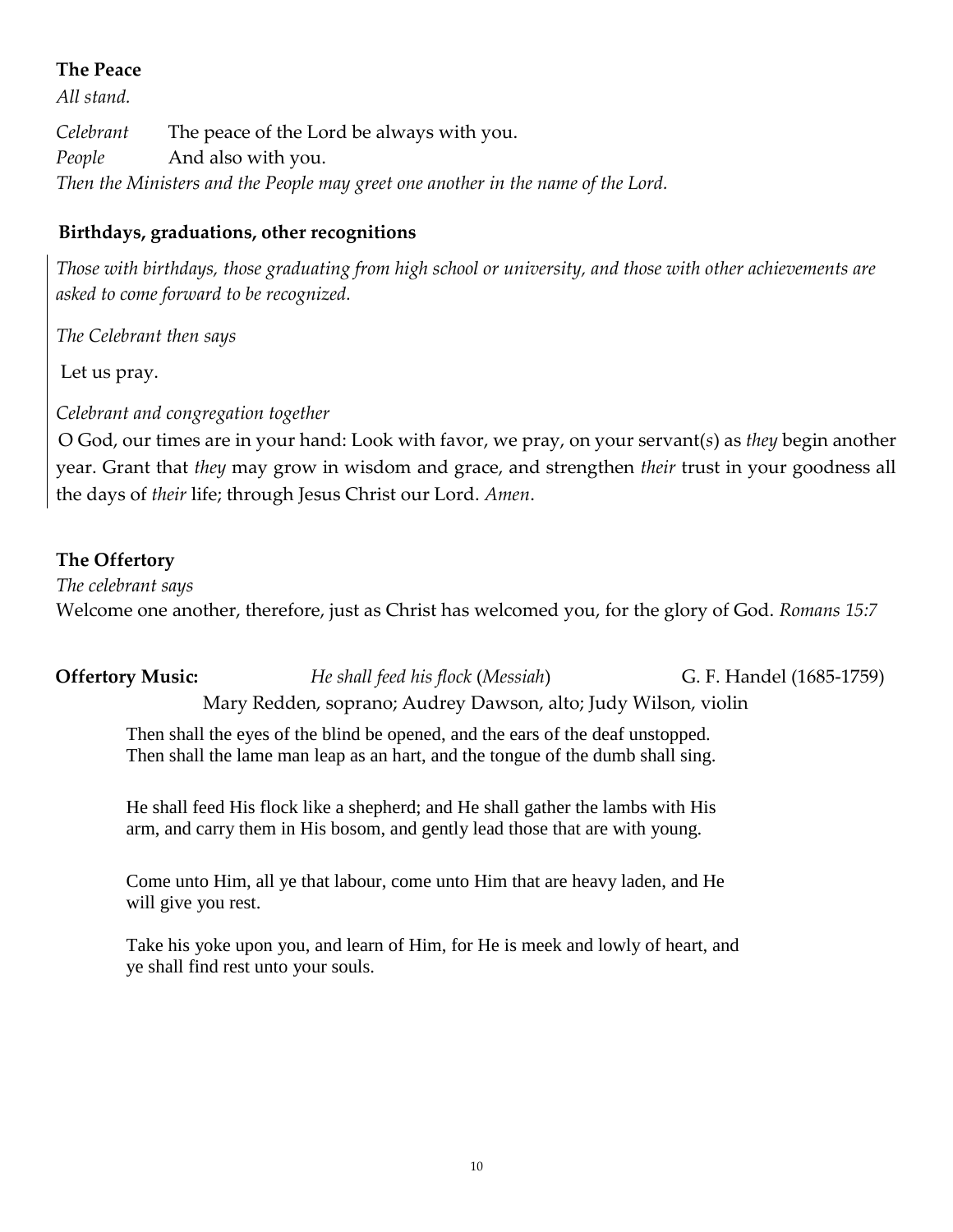#### **Hymn at the Offertory: Doxology Hymnal 380 v.3**

11

*Representatives of the congregation bring the people's offerings of bread and wine, and money or other gifts, to the celebrant. The people stand while the offerings are presented and placed on the Altar.*



*The people remain standing.* 

#### **Sursum corda**S120



*The Celebrant proceeds* 

It is right, and a good and joyful thing, …

Therefore we praise you, joining our voices with Angels and Archangels and with all the company of heaven, who for ever sing this hymn to proclaim the glory of your Name:

**The Great Thanksgiving** *Eucharistic Prayer A, BCP 361*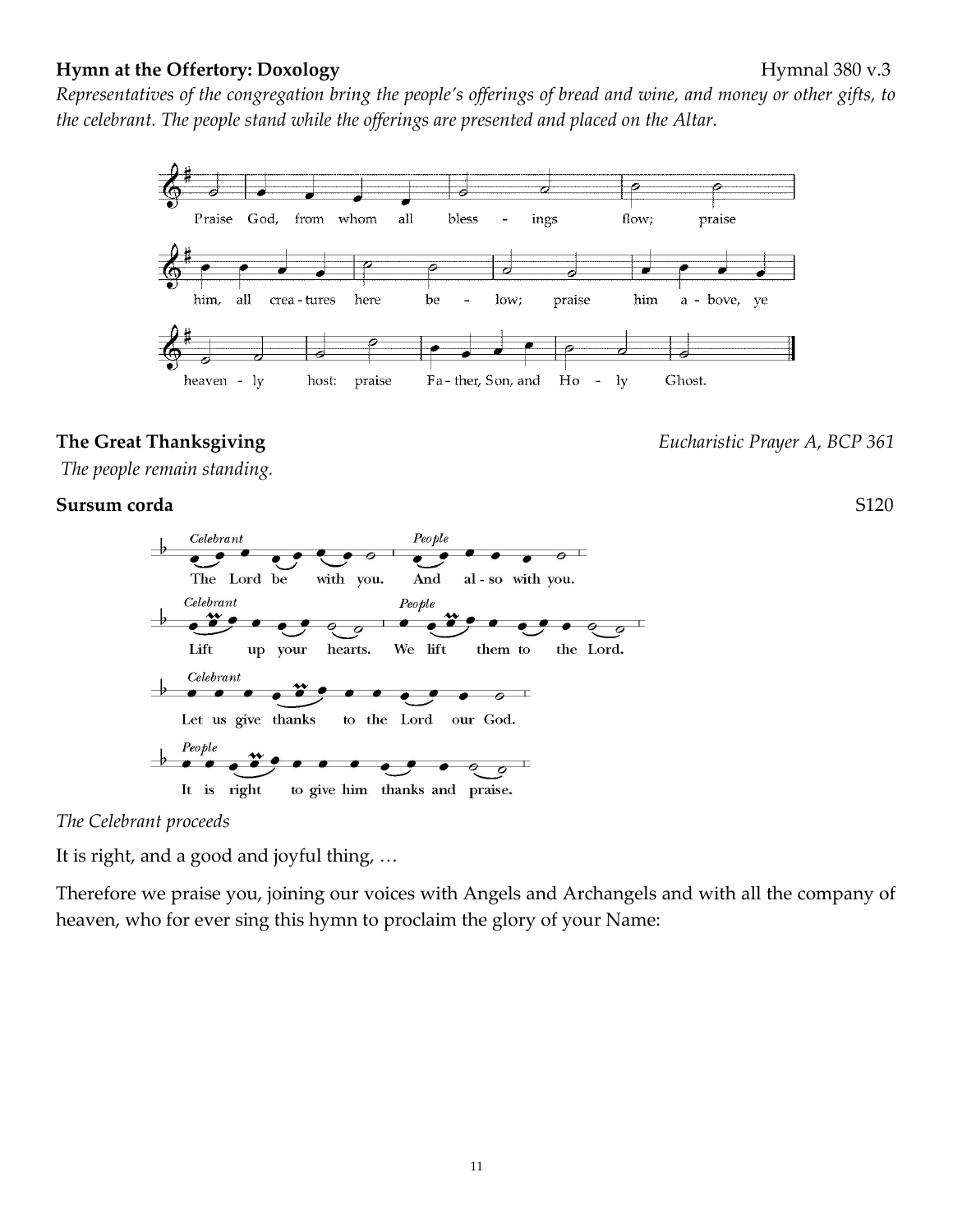#### *Celebrant and People*

#### **Sanctus and Benedictus S125** *Please kneel as able.* **S125** *Please kneel as able.*



*Then the Celebrant continues* 

Holy and gracious Father: In your infinite love you made us for yourself; and, when we had fallen into sin and become subject to evil and death, you, in your mercy, sent Jesus Christ, your only and eternal Son, to share our human nature, to live and die as one of us, to reconcile us to you, the God and Father of all. He stretched out his arms upon the cross, and offered himself in obedience to your will, a perfect sacrifice for the whole world.

On the night he was handed over to suffering and death, our Lord Jesus Christ took bread; and when he had given thanks to you, he broke it, and gave it to his disciples, and said, "Take, eat: This is my Body, which is given for you. Do this for the remembrance of me."

After supper he took the cup of wine; and when he had given thanks, he gave it to them, and said, "Drink this, all of you: This is my Blood of the new Covenant, which is shed for you and for many for the forgiveness of sins. Whenever you drink it, do this for the remembrance of me."

Therefore we proclaim the mystery of faith:

Christ has died. Christ is risen. Christ will come again.

#### *The Celebrant continues*

We celebrate the memorial of our redemption, O Father, in this sacrifice of praise and thanksgiving. Recalling his death, resurrection, and ascension, we offer you these gifts. Sanctify them by your Holy Spirit to be for your people the Body and Blood of your Son, the holy food and drink of new and unending life in him.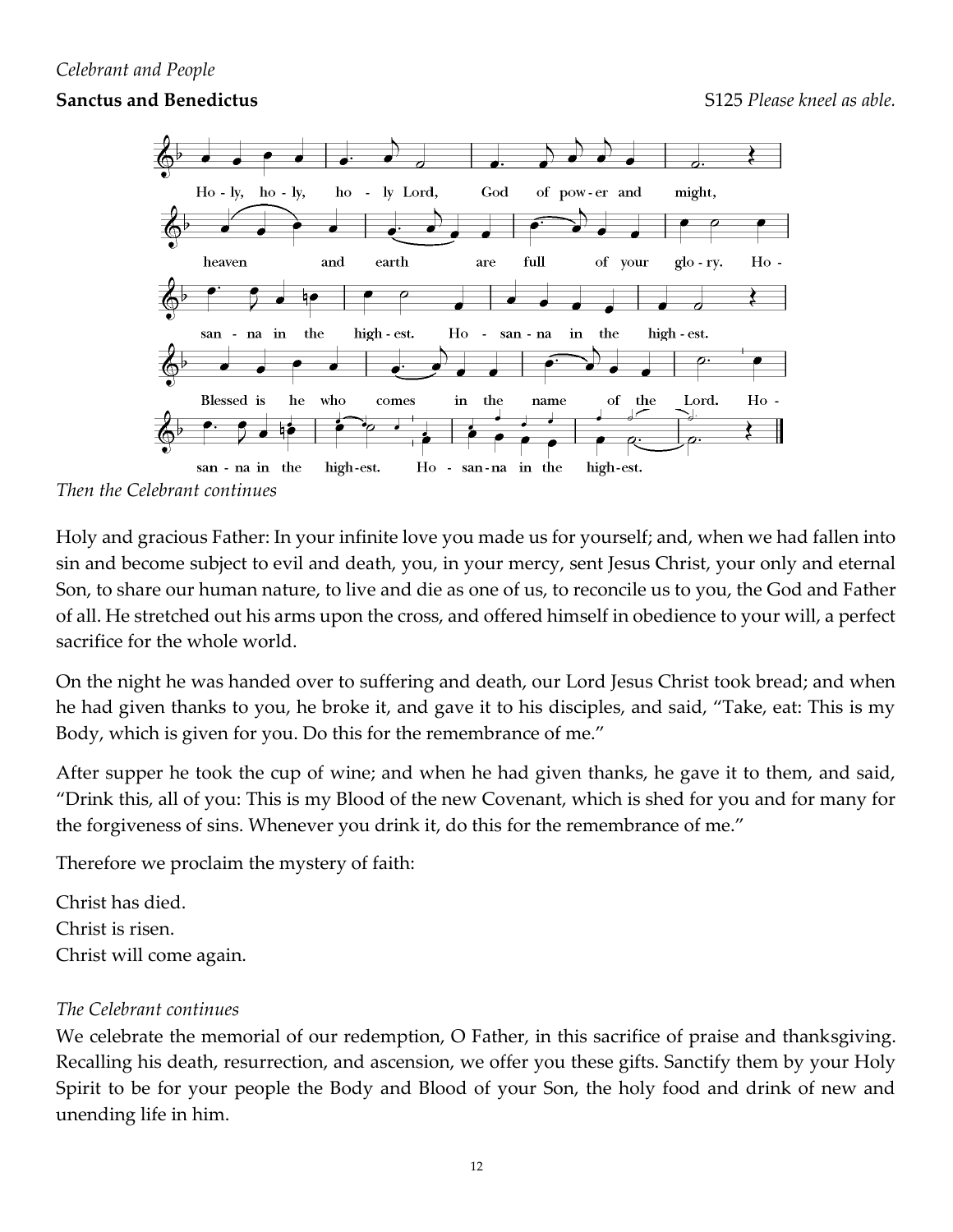Sanctify us also that we may faithfully receive this holy Sacrament, and serve you in unity, constancy, and peace; and at the last day bring us with all your saints into the joy of your eternal kingdom.

All this we ask through your Son Jesus Christ. By him, and with him, and in him, in the unity of the Holy Spirit all honor and glory is yours, Almighty Father, now and for ever. *AMEN*.

And now, as our Savior Christ hath taught us, we are bold to say,

#### *People and Celebrant*

Our Father, who art in heaven, hallowed be thy Name, thy kingdom come, thy will be done, on earth as it is in heaven. Give us this day our daily bread.

And forgive us our trespasses, as we forgive those who trespass against us. And lead us not into temptation, but deliver us from evil. For thine is the kingdom, and the power, and the glory, for ever and ever. Amen.

### **The Breaking of the Bread** *BCP 364*

*A period of silence is kept.* 

Celebrant: Alleluia. Christ our Passover is sacrificed for us; *People: Therefore, let us keep the feast. Alleluia.*



### **Fraction Anthem: Agnus Dei** S164

*The Celebrant then continues BCP 363*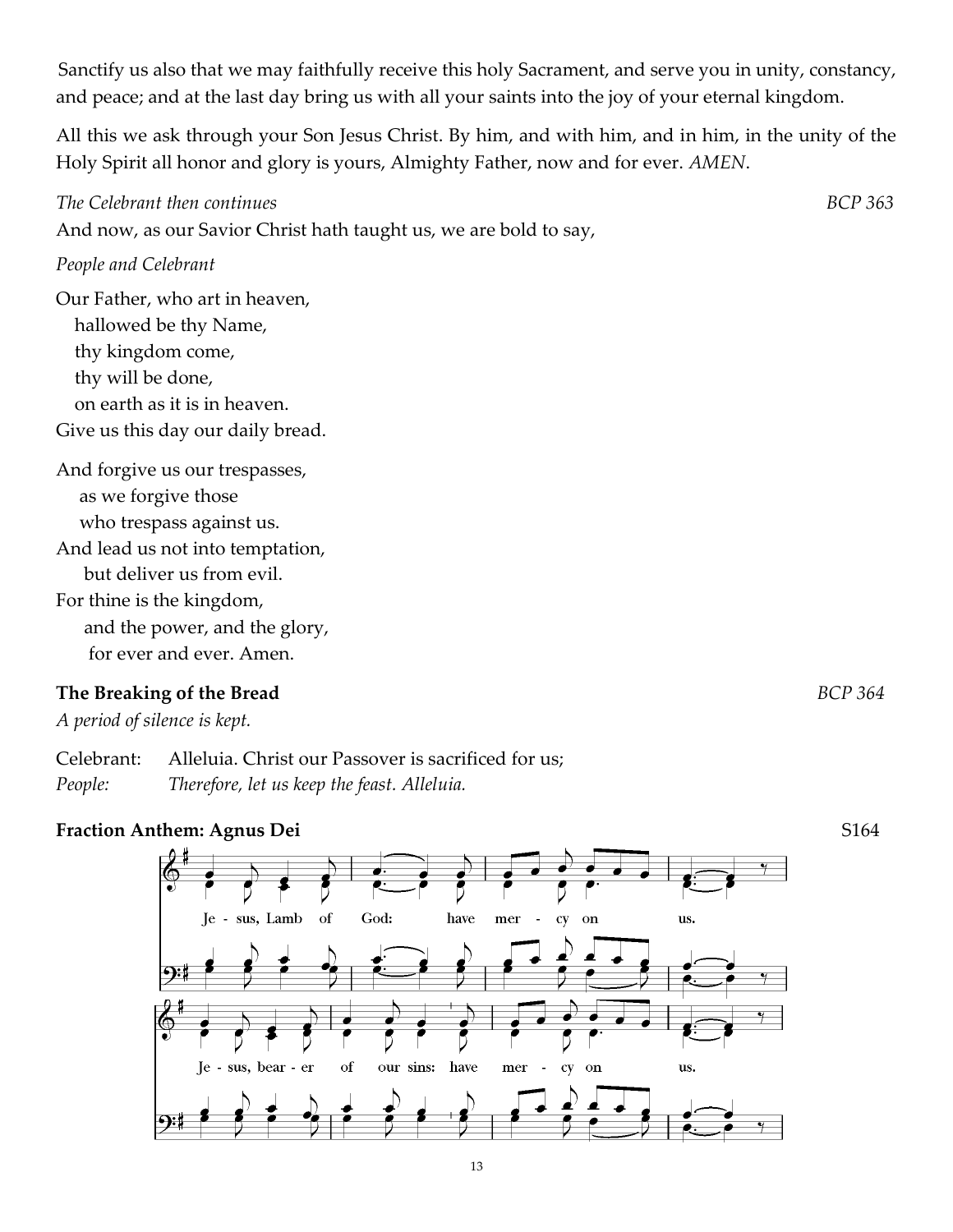

#### **The Invitation to Communion** *BCP 364*

*The Celebrant then says* 

The Gifts of God for the People of God. Take them in remembrance that Christ died for you, and feed on him in your hearts by faith, with thanksgiving.

*All baptized Christians are welcome to receive Holy Communion. Please tell the clergy if you need gluten-free bread. If you come to the communion rail for a blessing instead, please cross your arms on your chest. If you are interested in being baptized, please contact a priest of the parish.* 

| <b>Music during Communion</b>       | Open thou mine eyes                            | John Rutter (b. 1945) |
|-------------------------------------|------------------------------------------------|-----------------------|
|                                     | Open thou mine eyes and I shall see;           |                       |
|                                     | Incline my heart and I shall desire;           |                       |
|                                     | Order my steps and I shall walk                |                       |
|                                     | In the ways of thy commandments.               |                       |
|                                     | O Lord God, be thou to me a God                |                       |
|                                     | No other, naught else with thee.               |                       |
|                                     | Vouchsafe to me to worship thee and serve thee |                       |
|                                     | According to thy commandments                  |                       |
|                                     | In truth of spirit, in reverence of body,      |                       |
|                                     | In blessings of lips,                          |                       |
|                                     | In private and in public.                      |                       |
| After Communion, the Celebrant says | BCP 366                                        |                       |

Let us pray.

*The People kneel and join in saying this prayer* 

Almighty and everliving God, we thank you for feeding us with the spiritual food of the most precious Body and Blood of your Son our Savior Jesus Christ; and for assuring us in these holy mysteries that we are living members of the Body of your Son, and heirs of your eternal kingdom. And now, Father, send us out to do the work you have given us to do, to love and serve you as faithful witnesses of Christ our Lord. To him, to you, and to the Holy Spirit, be honor and glory, now and for ever. Amen.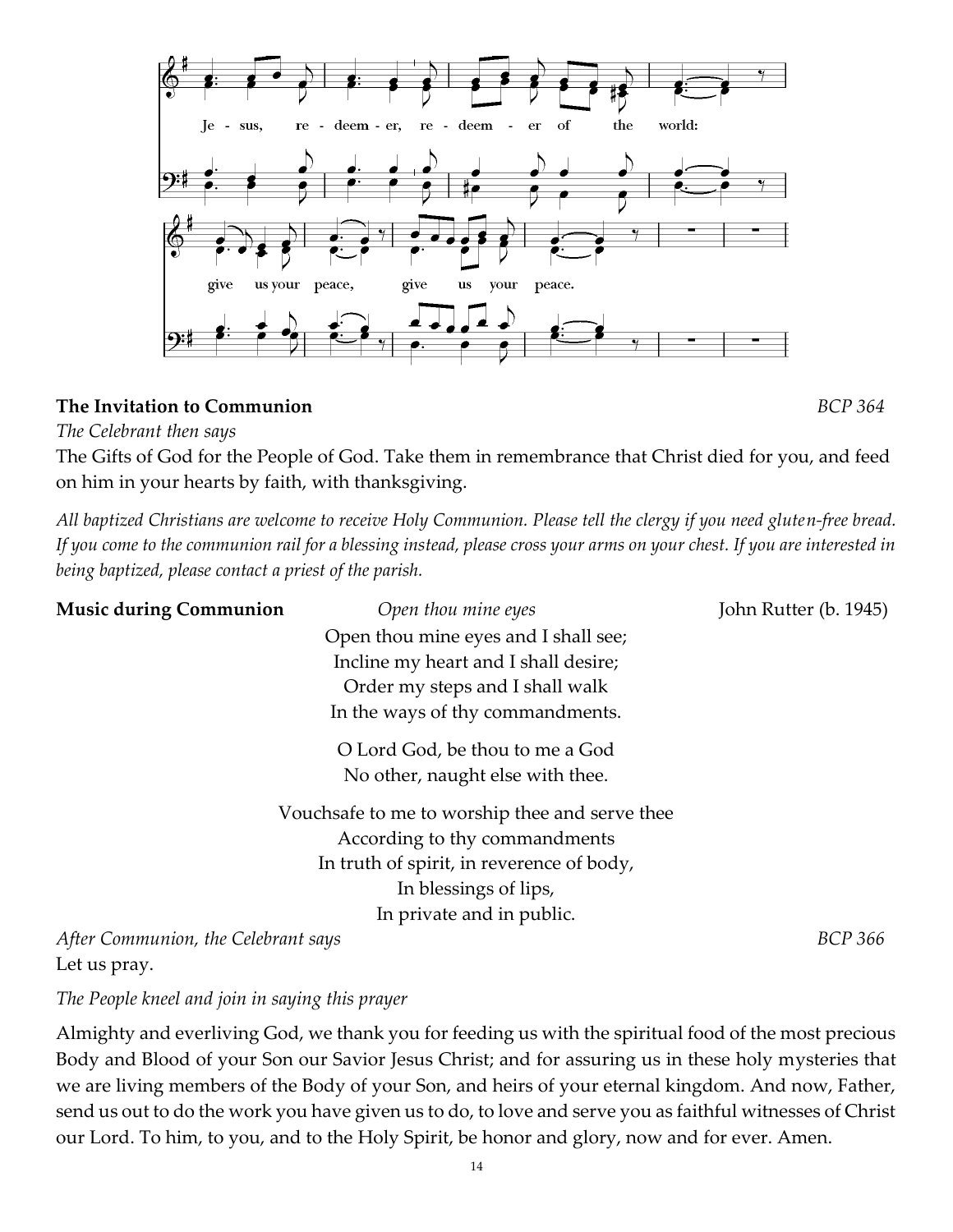#### **The Blessing**

*The Celebrant blesses the people.* 

**The Closing Hymn** *Give praise and glory unto God* Hymnal 375

*Please stand.*